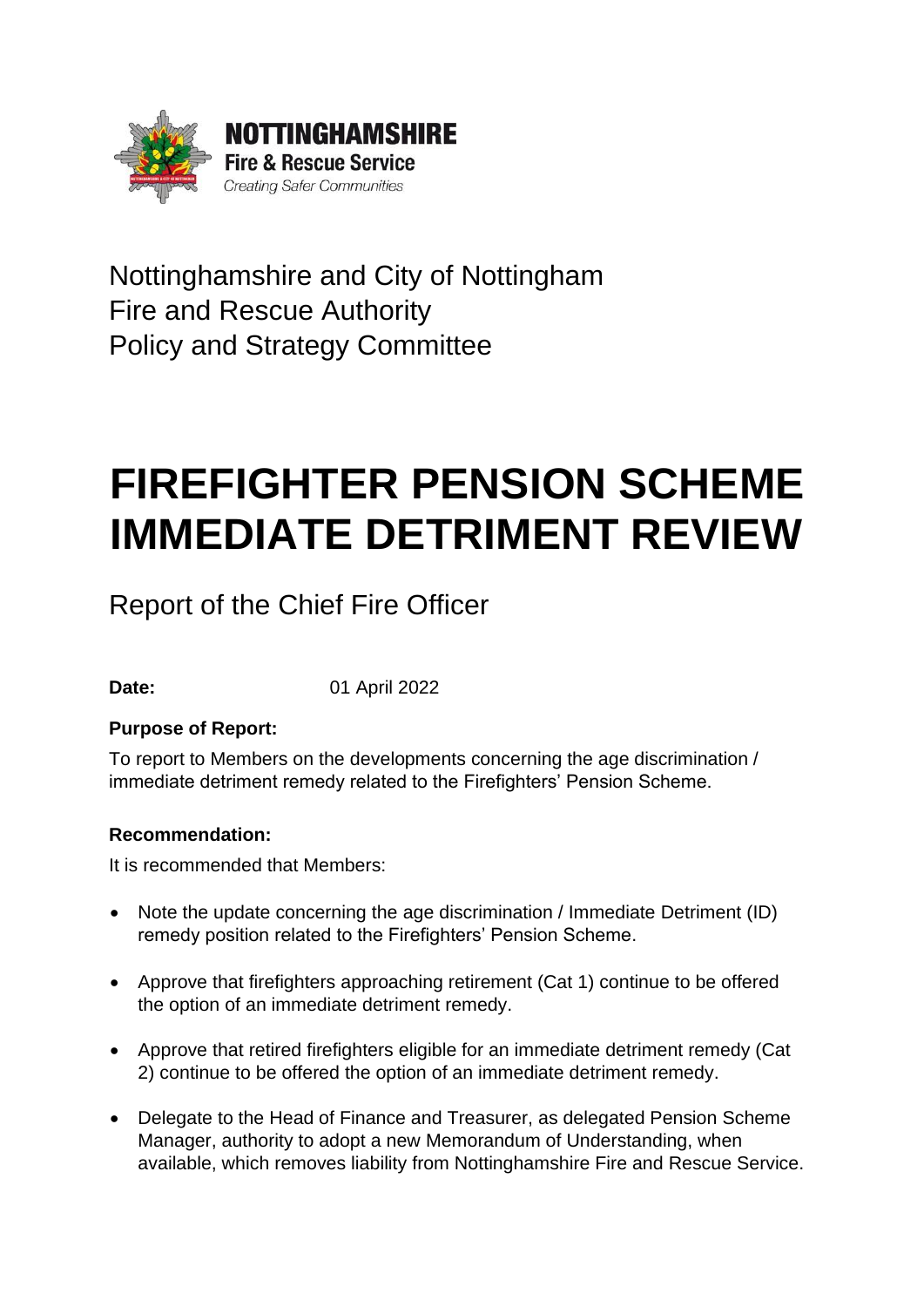• Delegate to the Head of Finance and Treasurer, as delegated Pension Scheme Manager, authority to pause all ID cases if conformation from the government is received significantly increasing the financial liability to Nottinghamshire Fire and Rescue Service.

#### **CONTACT OFFICER**

| Name:                                     | <b>Becky Smeathers</b><br>Head of Finance and Treasurer to the Fire Authority |
|-------------------------------------------|-------------------------------------------------------------------------------|
| Tel:                                      | $(0115)$ 967 0880                                                             |
| Email:                                    | becky.smeathers@notts-fire.gov.uk                                             |
| <b>Media Enquiries</b><br><b>Contact:</b> | Simon Cotton<br>(0115) 967 0880 simon.cotton@notts-fire.gov.uk                |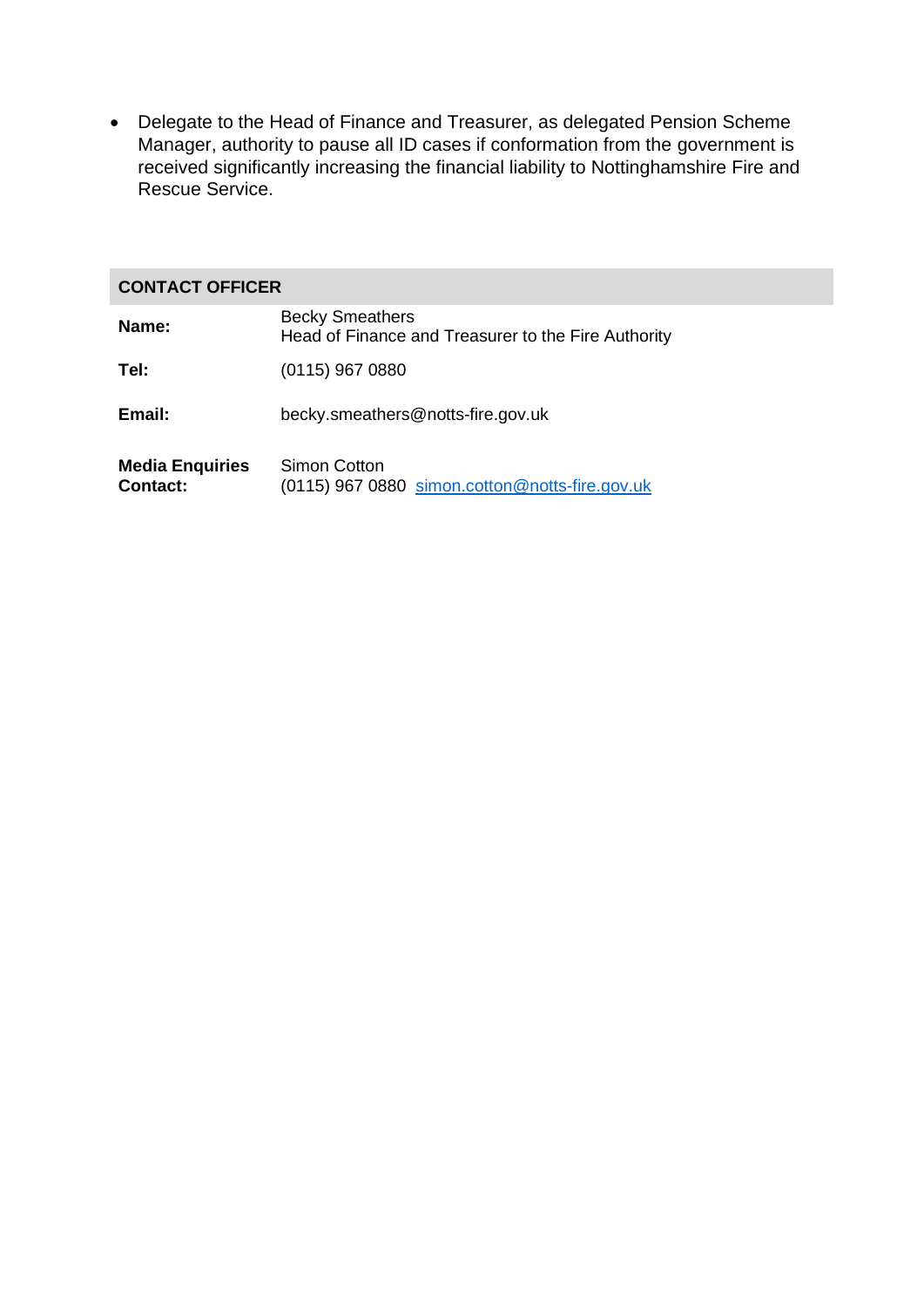## **1. BACKGROUND**

- 1.1 Members will recall from previous reports that following an employment tribunal and subsequent appeals, the transitional protections related to the 2015 Firefighters' Pension Scheme were found to be age discriminatory.
- 1.2 Following the ruling, the Fire Brigades Union (FBU) commenced legal proceedings in the High Court for three test cases against FRAs. Two of these cases were against NFRS as they related to former NFRS employees. A settlement agreement on these cases was reached on 8 October 2021.
- 1.3 Alongside the settlement agreement, the Local Government Association (LGA) and Fire Brigades Union (FBU) negotiated a Memorandum of Understanding (MoU) and a Framework agreement for handling Immediate Detriment cases. This was made available in early October 2021 and adopted by NFRS on 12 November 2021. Several cases for remedy have since been progressed under this MoU.
- 1.4 However, in late November 2021, the Home Office guidance underpinning the MoU was withdrawn following intervention by Her Majesty's Treasury (HMT), due to apparently fresh concerns about the level of risk and uncertainties relating to tax and associated matters (see Appendix A). This unexpected development added to the complexities facing FRAs.
- 1.5 In the light of this, the service has progressed a small number of new retirements under the MoU but has paused on Cat 2 cases pending further guidance.
- 1.6 However, no further clarification has been obtained from HMT and there has been little further national progress. The Scheme Advisory Board has written an open letter to HMT on the withdrawal of the guidance to request more information on the risks and uncertainties mentioned in their assessment. At present this letter remains unanswered. Dialogue with the FBU nationally has continued.
- 1.7 The Treasury is clear that FRAs continuing to offer remedy in advance of legislation do so with a significant risk. Secondary legislation to address issues primarily associated with Cat 1 cases is not due until October 2023, similarly, changes to HMRC tax laws, effecting Cat 2 cases, will not be in place until October 2022. There is no guarantee that either change in legislation will be applied retrospectively although some assurance has been given that the changes to HMRC tax laws will be backdated to 5 April 2022.
- 1.8 Against this backdrop, the Authority needs to determine whether to continue applying Immediate Detriment or to pause pending further guidance.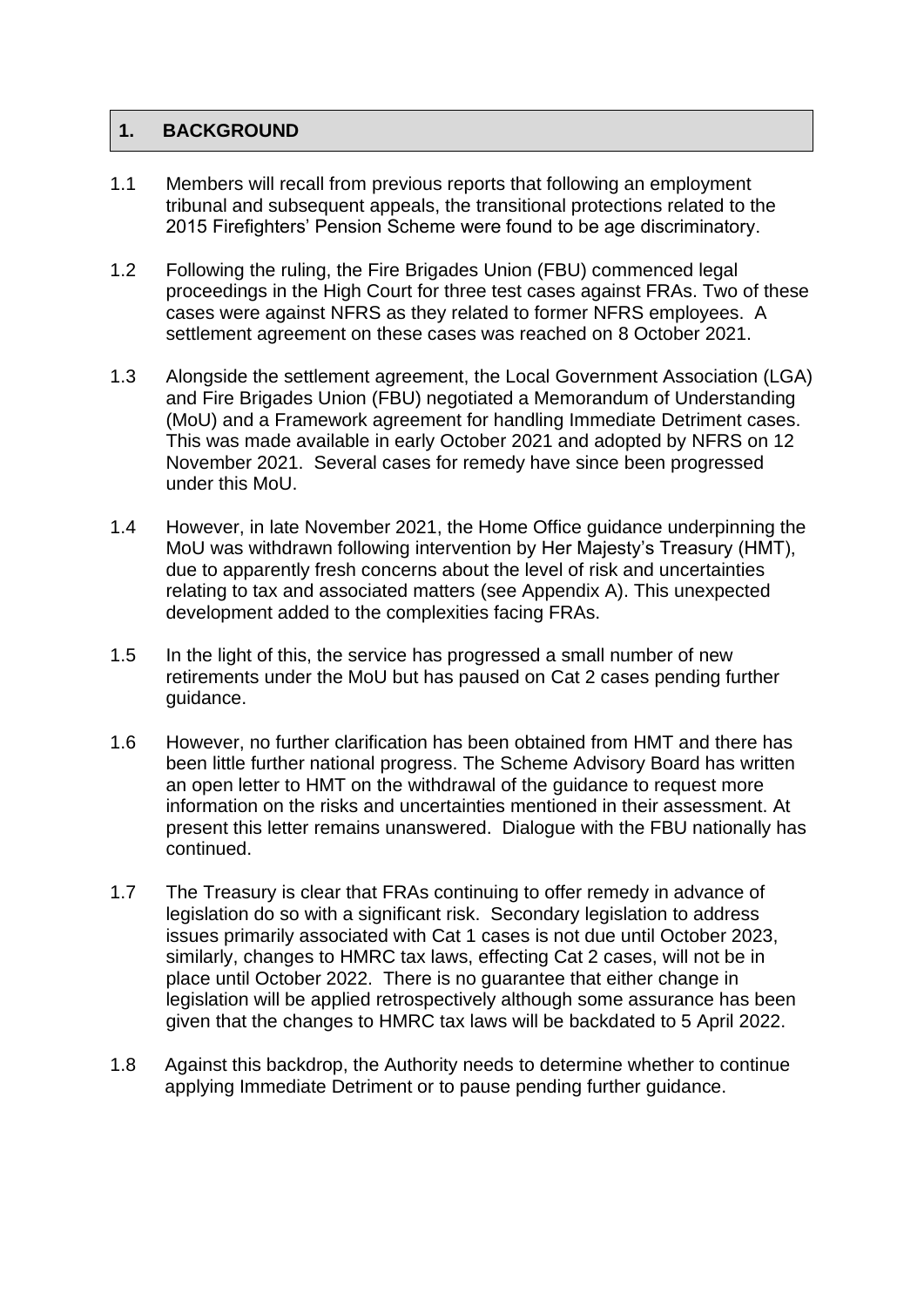## **2. REPORT**

- 2.1 There is a clear risk associated with progressing remedy. However, this should be balanced with the knowledge that if NFRS does not offer the remedy, the service would be open to legal challenge, backed by the FBU, leading to significant legal costs. The Authority has received a letter from the FBU stating that "*the FBU will not hesitate to take further legal action should it be required to secure the pensions that our members deserve in Nottinghamshire".* The full letter is attached at Appendix B. Due to the original tribunal ruling and the subsequent settlement agreement referred to in section 1.2, it is highly unlikely that NFRS could successfully defend such a legal case.
- 2.2 Employee relations would also be impacted, with or without legal proceedings, as retiring firefighters face financial uncertainty or are prevented from retiring due to not all retirement benefits being released. FRS's have collectively sought advice and confirmed services do have the legal powers under Section 61 of the Equality Act 2010 to make payments of arrears of pension and lump sum. However, these powers do not address the uncertainties around tax and contributions.

# **CURRENT FIREFIGHTERS - CAT 1 CASES**

- 2.3 The calculations to convert one pension schemes contributions and benefits to a different scheme are complicated and contain many different elements. The most significant financial risks relate to additional employee contributions which may not be tax deductible, and refunds of overpaid contributions. Each different element carries a different level of risk and in total the service estimates the value of these at risk adjustments, for all firefighters eligible to retire with an immediate detriment remedy before October 2023, to be approximately £100,000.
- 2.4 In addition to these risks part of the HMT communication stated *"…it is not certain that Section 61 (of Equality Act) will allow contributions paid in the past to reformed schemes, as a matter of fact, paid into Legacy schemes."* This would mean contributions Firefighters have made to the 2015 scheme could not automatically be used to offset 1992 arrears, or in effect converted to 1992 scheme benefits. Whilst this appears to be an unethical and legally challengeable stance it is clearly identified as a potential risk by the Treasury. For those affected firefighters the value of these contributions is estimated at £500,000.

## **RETIRED FIREFIGHTERS – CAT 2**

2.5 A number of retired firefighters in receipt of an unremedied pension are also eligible for additional commutation payments and increased pension. Under current legislation any additional pension benefits made more than 12 months after the original payment are subject to an unauthorised payment charge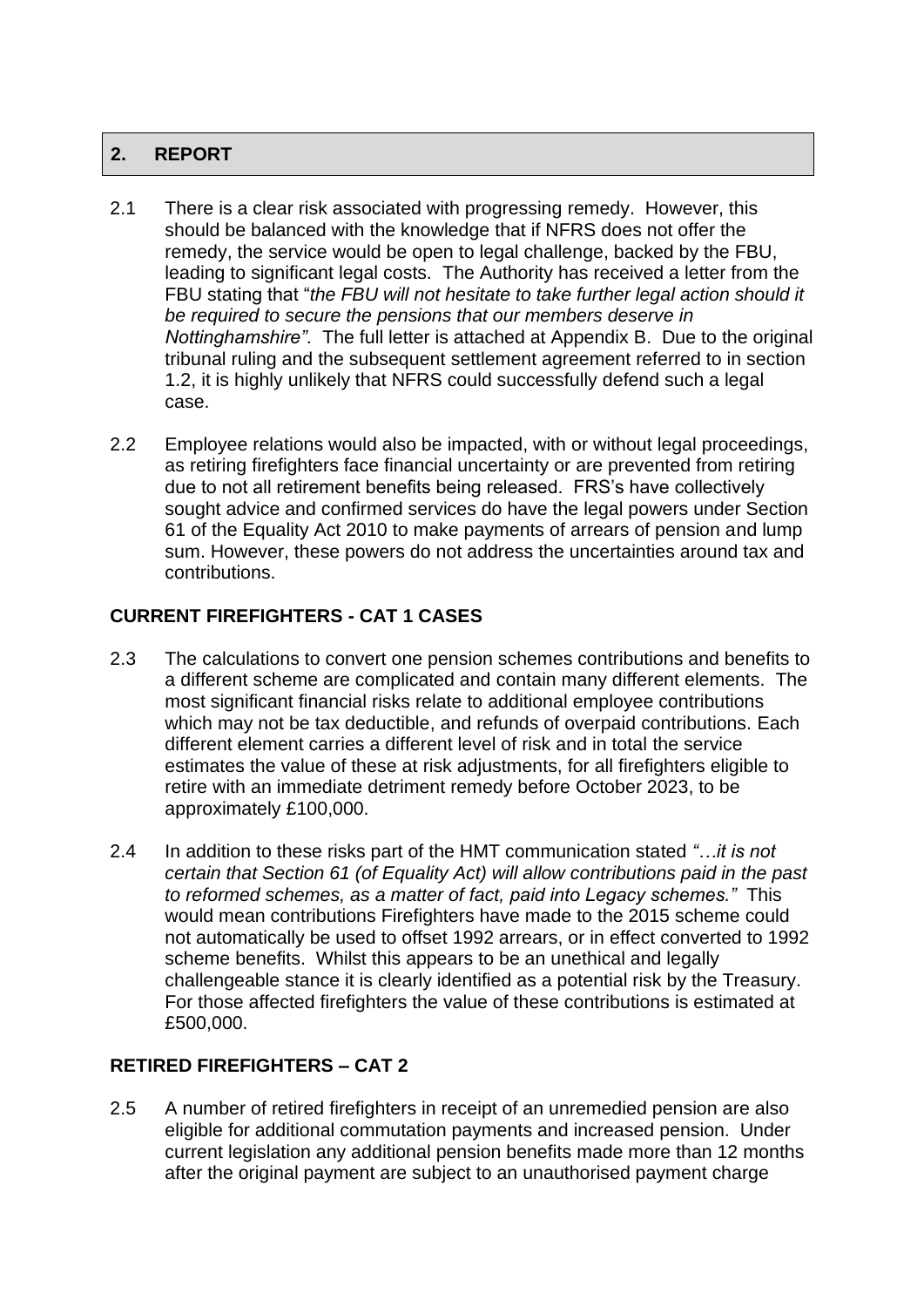(UPC), UPC, of 55%. To properly comply with the tribunal ruling that the firefighter is not negatively affected this charge would fall to NFRS. It is estimated the risk elements of the Cat 2 cases to be in the region of £40,000.

2.6 The anticipated Finance bill due in April 2022 is expected to contain legalisation removing this additional unauthorised payment charge. The legislation requires secondary legislation in order that it can be enacted. This is expected to be passed in October 2022 but is expected to be backdated to 6 April 2022 although there remains a small risk that this will not be the case. The safest option would be to wait until October to progress Cat 2 ID when they could be progressed with no additional tax complication. However, Members need to be mindful that the 2 test cases that were settled out of court (see section 1.2) fell into this category. If the FBU were to raise a further case, it is highly likely that the service would not be successful in defending the case and would incur significant legal fees. It is therefore recommended that the Authority approves that Cat 2 cases be progressed from 6 April 2022.

#### **FINANCIAL IMPACT**

- 2.7 While the financial risk outlined in this report is significant in value, the service believes it to be unavoidable. Delaying the progression of ID would only add the cost of a legal challenge but not remove these identified potential risks.
- 2.8 In progressing ID the service will act in 'good faith' and continue to treat the costs described as eligible under its current understanding of pension grant funding. This will mean there is not an immediate financial impact but rather a risk of a future repayment if the government ultimately does not provide retrospective legislation to address ID. The service will include a provision in the 2021/22 to cover costs that are more certain at the point that the year-end accounts are closed and create an earmarked reserve to cover those costs that are considered less likely or cannot be calculated with certainty. This will exclude the costs identified in section 2.4 which are considered to be unlikely at this stage.

## **OPTIONS APPRAISAL**

2.9 It is important to recognise the costs that the Authority would incur in defending a legal challenge and the considerable time that officers would need to spend in dealing with such a claim. The original framework that was agreed was designed to avoid that and without the framework, we are still responsible for delivering against the High Court order to deliver immediate detriment.

## **3. FINANCIAL IMPLICATIONS**

3.1 In addition to the risks already described elsewhere in this report, there is a separate area of risk known as "Contingent Decisions" compensation. The national framework with which Remedy is delivered includes reference to some identified and quantifiable contingent decisions. An example of such is that Firefighter Pension Scheme members receiving an Immediate Detriment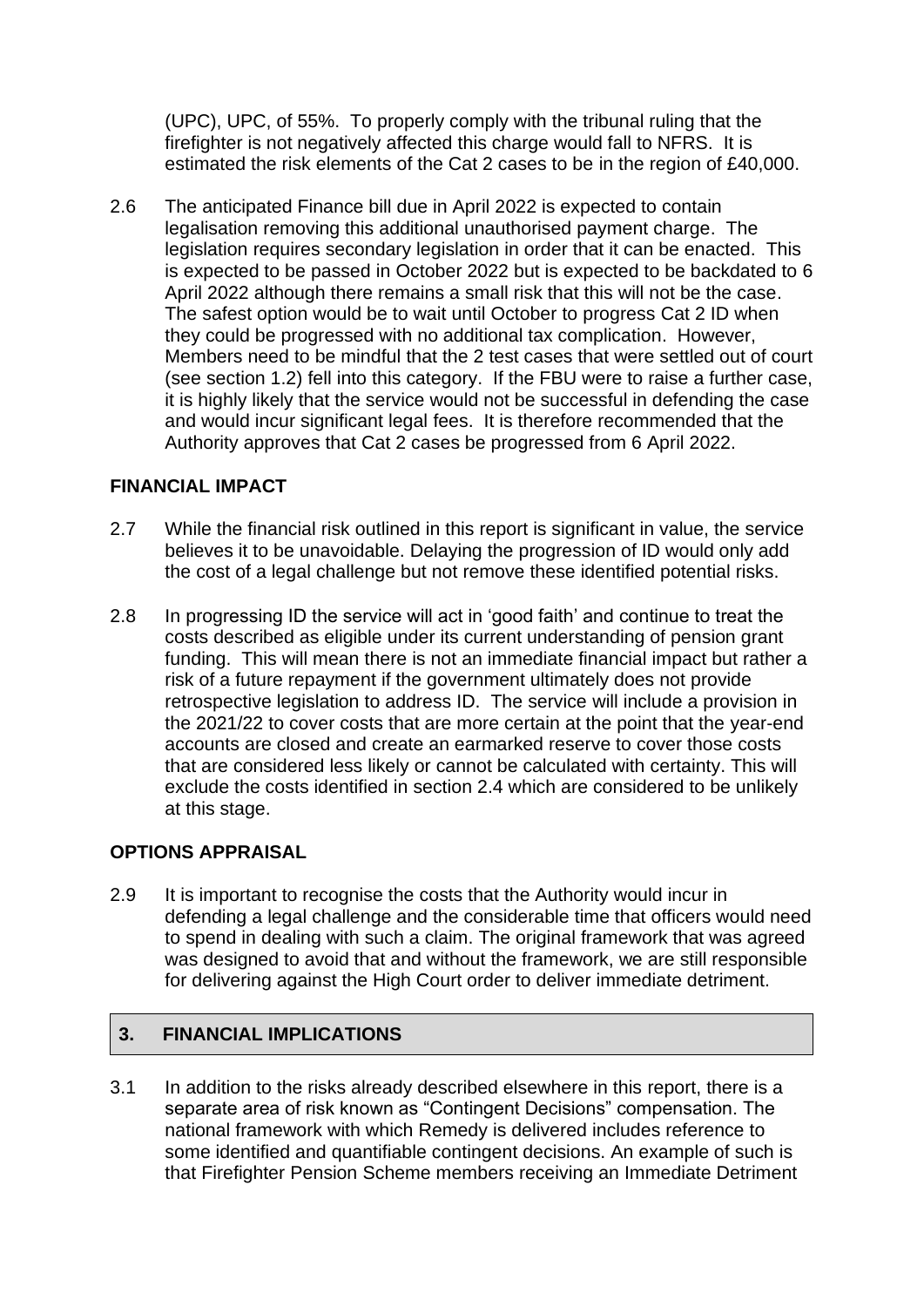Remedy sign a waiver document accepting that they will be liable for interest on arrears of contributions at a rate to be announced within the finalised primary legislation and becoming payable by the member in October 2023. Risks within this type of contingent decisions are therefore mitigated by virtue of the member signing a legal undertaking accepting the risk themselves.

- 3.2 However, there are numerous unidentified or unquantifiable contingent decisions upon which fire authorities remain open to risk. Some of these risks cannot be identified until primary legislation is finalised, for example unintended tax treatment of pension payments or contributions already paid. Such risks by definition cannot be mitigated as a fire authority is in no position to describe these risks in sufficient detail to demonstrate the member was able to make a fully informed decision in accepting ID remedy. As such, these risks cannot be mitigated and may fall on the Authority.
- 3.3 Additionally, there may be some contingent decisions sought by individuals that could not have been predicted by anyone but nevertheless are a direct impact of the discriminatory pension reform and therefore legally challengeable by the pension scheme member seeking compensation. For example, some members may be able to show that due to delay in receiving a remedied pension, they settled their mortgage a year later than otherwise or opted-out of the reformed scheme when first transferred in 2015 and now seek 7 years' worth of lost membership.
- 3.4 Some of these types of compensation may be included in the current Employment Tribunal compensation-claim Hearing as "Heads of Losses". Such Heads of Losses, if agreed by the Judge will be paid via the Employment Tribunal and therefore at least govt will be jointly liable for such compensation.
- 3.5 However, any types of contingent decisions losses which aren't included as Heads of Losses will be fall solely on the FRA as liability will fall outside of the Tribunal system. Discussions on funding for all forms of costs directly related to the Sargeant/McCloud ruling are ongoing but government is currently taking the unhelpful stance that funding for anything outside of direct adjustments to pension payments will not be funded under New Burdens.
- 3.6 In addition to the costs identified in the report there will be additional employer contributions as members are moved back into legacy schemes. These will be included in future pension scheme valuations and will not be affected by the recommendations in this report.

## **4. HUMAN RESOURCES AND LEARNING AND DEVELOPMENT IMPLICATIONS**

There are significant implications to the workforce relating to the Firefighters' Pension Schemes – these are covered in the body of the report.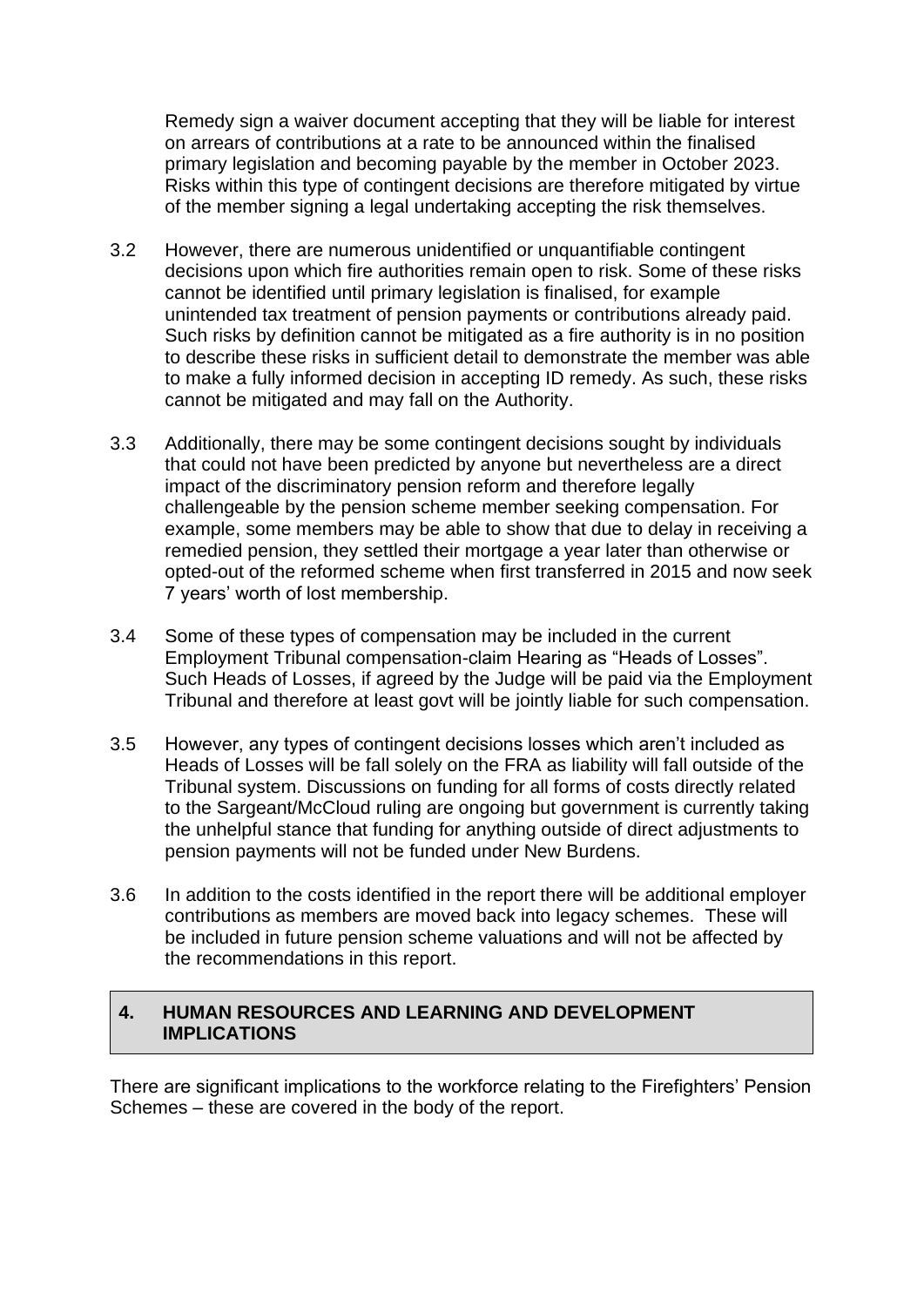## **5. EQUALITIES IMPLICATIONS**

This proposal is intended to meet the judgement laid down by the Sargeant/McCloud Employment Tribunal and as such corrects a recognised unlawful age discriminatory impact on affected personnel. Additionally, this proposal supports the Service's obligations under Section 61 of Equality Act to correct this unlawful treatment timeously rather than awaiting the delayed passing of primary legislation in October 2023.

## **6. CRIME AND DISORDER IMPLICATIONS**

There are no crime and disorder implications arising from this report.

## **7. LEGAL IMPLICATIONS**

- 7.1 FRSs have collectively sought legal advice regarding the issues raised in this report. This includes that FRAs have the powers to make payments under the now withdrawn Home Office Framework should they consider that to be in their best interests with regard to the costs and outcomes of potential legal cases being brought by the FBU.
- 7.2 Legal advice has not been sought on what would be considered legitimate expenditure to be included in the pension fund – the Home Office has been clear that it is for FRAs to determine what are legitimate pension costs based on their interpretation of the scheme regulations (see 2.8). Arrears of pension and lump sums have been considered to be chargeable expenditure to the Pension Fund where they are paid under Section 61 of the Equality Act 2010.
- 7.3 The Public Service Pensions Act 2013 introduced a framework for the governance and administration of public service pension schemes. This report aims to fulfil the requirement in ensuring that effective administration arrangements are in place.

## **8. RISK MANAGEMENT IMPLICATIONS**

Clearly there is significant risk in applying immediate detriment in advance of guidance being released by the Home Office and Treasury. However, this needs to be balanced against the risk of failing to meet the Authority's obligations under Section 61 of the Equality Act and the risk of having another legal case raised against the Authority by the FBU and the costs that would accompany such a case.

## **9. COLLABORATION IMPLICATIONS**

There are no collaboration implications arising from this report.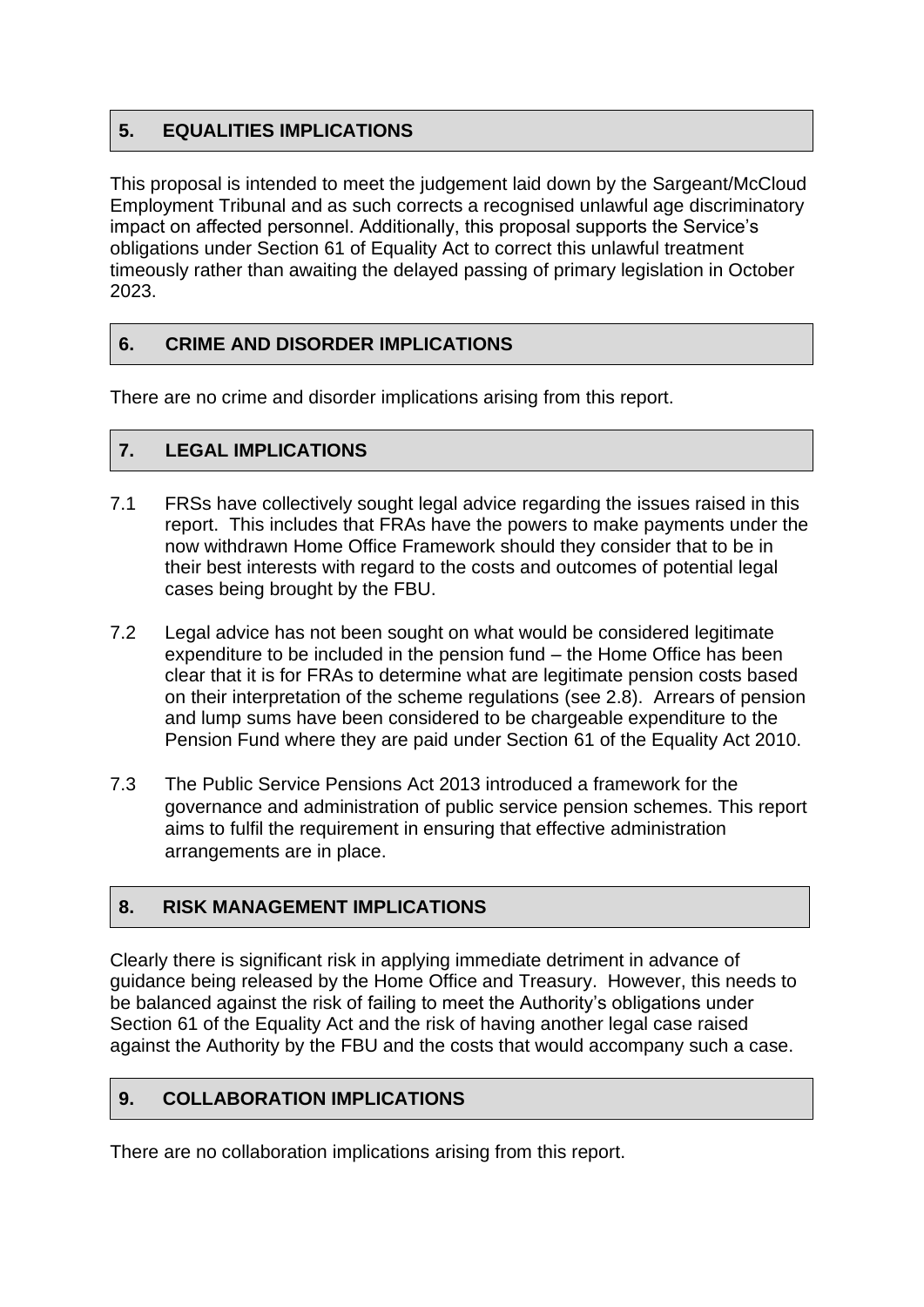#### **10. RECOMMENDATIONS**

It is recommended that Members:

- 10.1 Note the update concerning the age discrimination / immediate detriment remedy position related to the Firefighters' Pension Scheme.
- 10.2 Approve that firefighters approaching retirement (Cat 1) continue to be offered the option of an immediate detriment remedy.
- 10.3 Approve that retired firefighters eligible for an immediate detriment remedy (Cat 2) continue to be offered the option of an immediate detriment remedy.
- 10.4 Delegate to the Head of Finance and Treasurer, as delegated Pension Scheme Manager, authority to adopt a new Memorandum of Understanding, when available, which removes liability from Nottinghamshire Fire and Rescue Service.
- 10.5 Delegate to the Head of Finance and Treasurer, as delegated Pension Scheme Manager, authority to pause all ID cases if conformation from the government is received significantly increasing the financial liability to Nottinghamshire Fire and Rescue Service.

#### **11. BACKGROUND PAPERS FOR INSPECTION (OTHER THAN PUBLISHED DOCUMENTS)**

None.

John Buckley **CHIEF FIRE OFFICER**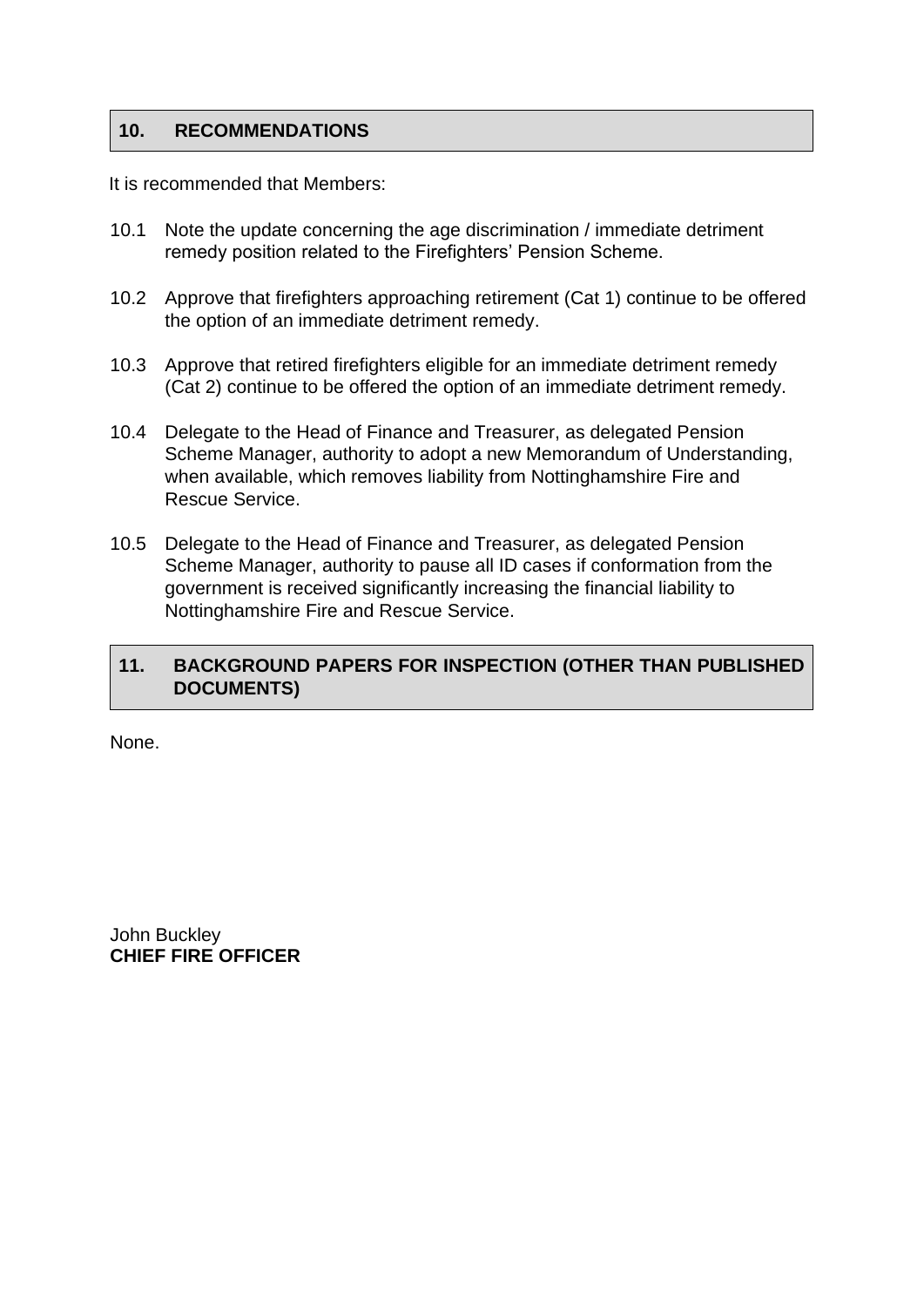#### OFFICIAL

#### **Processing immediate detriment cases – November 2021**

This note sets out HM Treasury's best assessment at this point on the advisability of processing immediate detriment cases before new legislation to enact the McCloud remedy is in place, and the implications of this assessment for the Home Office guidance on processing immediate detriment cases published in August 2020 and revised in June 2021.

#### **Background**

Before the McCloud legislation is in place, any corrections to individuals' pension arrangements depend on an interpretation of how section 61 Equality Act 2010 would operate.

The government made clear in its July 2020 consultation and February 2021 consultation response that it accepts that members who moved to the reformed pension schemes on or after 1 April 2015 and have subsequently retired already have an entitlement to be treated as a member of their legacy scheme for the remedy period if they wish. This is based on the view that section 61 Equality Act 2010 permits pension scheme regulations to be read as though discriminatory provisions do not apply, allowing members in this position to be treated as a member of their legacy scheme.

It was initially thought that section 61 would be sufficient to allow the position of unprotected individuals due to retire before the deferred choice underpin is implemented ('pipeline' immediate detriment cases), who wished to receive legacy scheme benefits, to be corrected before the McCloud Bill, scheme regulations and relevant tax legislation came into force. This was reflected in the position set out in the July 2020 consultation document, which stated that the government would work with schemes to give members of reformed schemes due to retire before 2022 a choice of benefits, where this was administratively possible. It was acknowledged that there were still some policy and administrative issues to work through, and the consultation document noted the complexity involved and that systems changes may be required.

Consistent with that, the Home Office guidance document originally published in August 2020 was the best attempt possible at that time to set out a pathway for processing pipeline cases ahead of legislation. The document was produced in response to specific requests from the Firefighters' Scheme Advisory Board and in recognition of the particular pressures affecting the locally administered schemes. In producing the document, the complexity of these issues became increasingly apparent. The guidance did not therefore cover cases where individuals had already retired ('rectification' cases). Home Office and HMT were also clear that the document contained gaps in respect of pipeline cases, and that cases may need to be revisited, though the belief at the time was that it provided a basis to process at least some pipeline immediate detriment cases.

The February 2021 consultation response also reflected this position and acknowledged the particular complexities associated with rectification cases. The updated version of the Home Office guidance document published this year following further discussions with the sector was an attempt to provide more detail in some areas where this was possible, and to correct areas where thinking had moved on as a result of the further work that had been done. Both of these guidance documents were produced in good faith based on the best information available at the time, and it was made clear that there were still gaps and uncertainties.

#### **Current assessment**

The further work done by HMT and HMRC on drafting the remedy in the McCloud Bill (i.e. the Public Service Pensions and Judicial Offices Bill) has made it clear that these gaps and uncertainties are considerably greater than was previously thought. In some situations, it now appears that section 61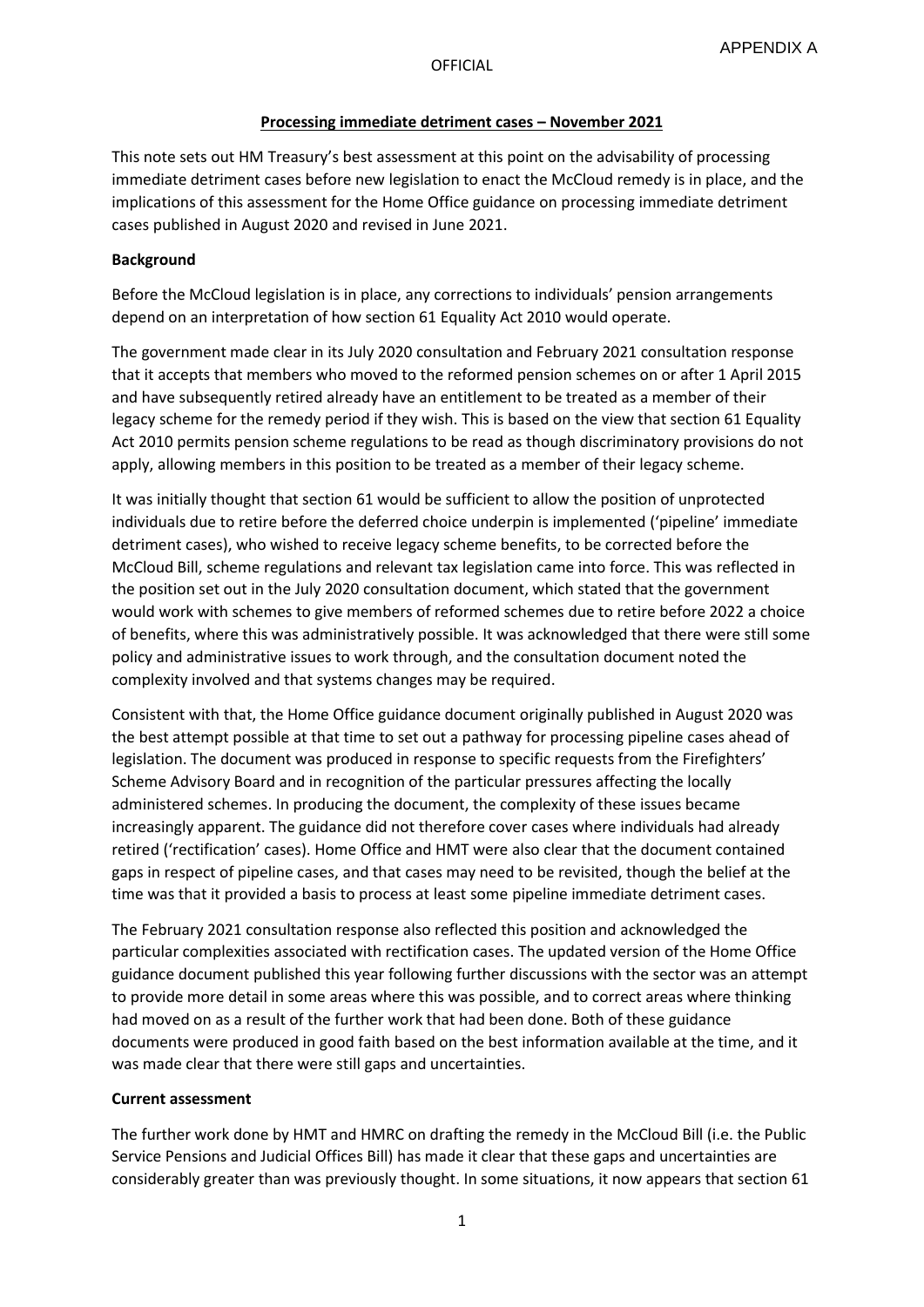may not give all the powers required to operate the remedy smoothly and predictably, without generating significant uncertainty for schemes, and risking significant second or third adjustments for individuals.

Because of this, HMT's current view is now that immediate detriment cases, including those yet to retire, cannot be processed before legislation is in place without considerable risk, uncertainty and administrative burdens for individuals, schemes and employers.

The fundamental issue is that to support correction of immediate detriment cases before new legislation is in place, section 61's impact on some fairly obscure aspects of the McCloud remedy needs to be understood. Any such interpretation of how section 61 comes into play on these points is novel and contestable, and actions taken on the basis of it are risky.

This risk has become more apparent over time, as HMT and HMRC have worked through the McCloud remedy and its tax consequences in more detail. On some of these points, the effect of section 61 would only be known for certain if it is tested in a court of law. This means schemes face significant uncertainty on how to proceed.

For example, where an individual's situation is corrected before legislation is in place, analysis at this point suggests it is not certain that section 61 will allow contributions paid in the past to reformed schemes to have been paid, as a matter of fact, into legacy schemes. This could call into question certain aspects of the remedy, including those contributions' tax relievable status. That could mean that the individuals in question will owe tax on contributions made in the past to their reformed scheme. This issue could affect all individuals who have made contributions into their reformed scheme – not just those for whom an adjustment in the amounts of contributions is required. Schemes and employers could then face difficult decisions over how to deal with those past contributions, plus significant administrative burdens as they attempted to fully unwind historic situations. Some individual members could lose out – potentially temporarily, but to a significant degree if tax is owed on past contributions but compensation for tax relief on contributions now being made into the legacy scheme is not available until the full remedy is in place. Individuals may also face significant second, and sometimes third, corrections once legislation is in place, as some of these problems are corrected.

Other areas of uncertainty exist and based on the experience so far of preparing the McCloud remedy, it is reasonable to conclude that further issues could emerge as work continues on the detailed McCloud remedy for changes to tax legislation and through scheme regulations.

The legislation the government is putting in place, through the McCloud Bill and tax legislation, and through the scheme regulations changes, aims to address uncertainties to deliver proportionate and reasonable results which are robust to further challenge on the grounds of discrimination, in line with the policy set out in the consultation and response documents. It is HMT's view at this point, based on the analysis as it currently stands, that cases cannot be smoothly and predictably processed until this legislation is in place and that there are risks and uncertainties for schemes and for individuals if cases are processed ahead of that.

Therefore HMT and Home office do not advise that schemes process pipeline immediate detriment cases before the legislation is in place, given the uncertainty of how to proceed on some elements, and the significant risk of generating unintended tax consequences that may, to a greater or lesser extent, then need to be reversed once legislation is in force.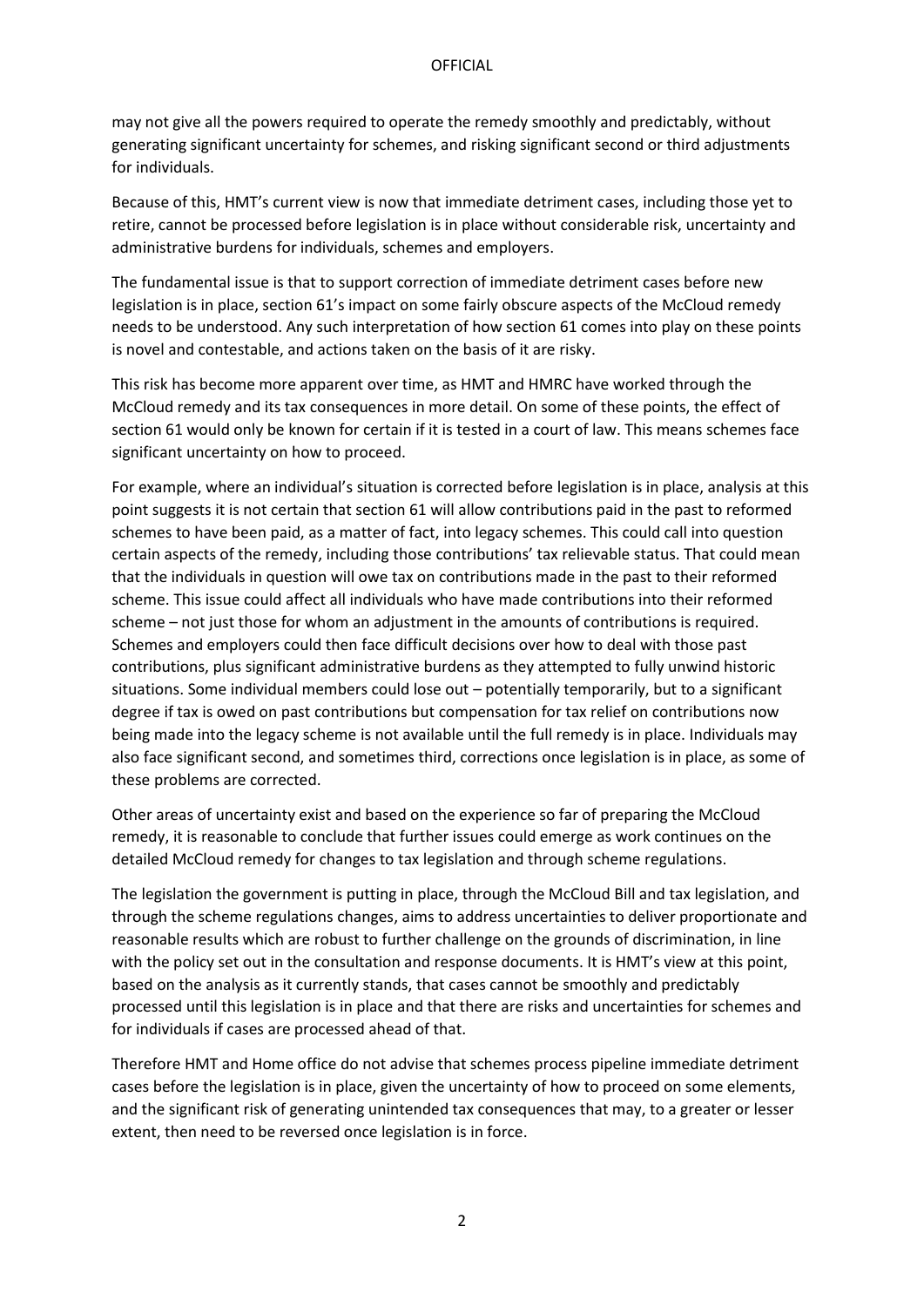It is of course still up to schemes to choose to process cases or not based on their own assessment of the competing legal risks, but at this stage it is not possible to give any guarantees that the remedy and its tax consequences will work as intended for everyone, before the legislation is in place.

#### **Implications for the Home Office guidance**

Whilst section 61 permits individuals affected to be treated as members of their legacy scheme, given the uncertainty around how it operates on some of the detailed elements of the McCloud remedy, HMT no longer views the current version of the Home Office guidance as accurately representing the situation. Unfortunately, that uncertainty also means the guidance cannot be revised to give schemes a clear way forward on how to process these cases that is certain to be correct. Home Office have therefore taken the difficult decision to withdraw this guidance.

It is also important to note that if schemes process cases and run up against tax issues which it is not straightforward to resolve – because the situation is either ambiguous under current rules due to uncertainty about how section 61 acts on some elements, or the current rules generate unwelcome tax outcomes – they will have to operate within the existing tax legislation and HMRC will not be able to help resolve those issues. This may mean that individuals could face unwanted tax bills and/or corrections to their tax affairs, which may then need to be corrected again once the legislation is in place.

For cases that have already been dealt with, or are in the process of being dealt with, the new legislation will give powers intended to allow schemes to put these individuals into the correct position, drawing on the provisions of the McCloud Bill. However, this could entail significant second or third corrections and so HMT would not advise that schemes continue to process cases on the assumption these provisions will mean a smooth and predictable experience for themselves and for members.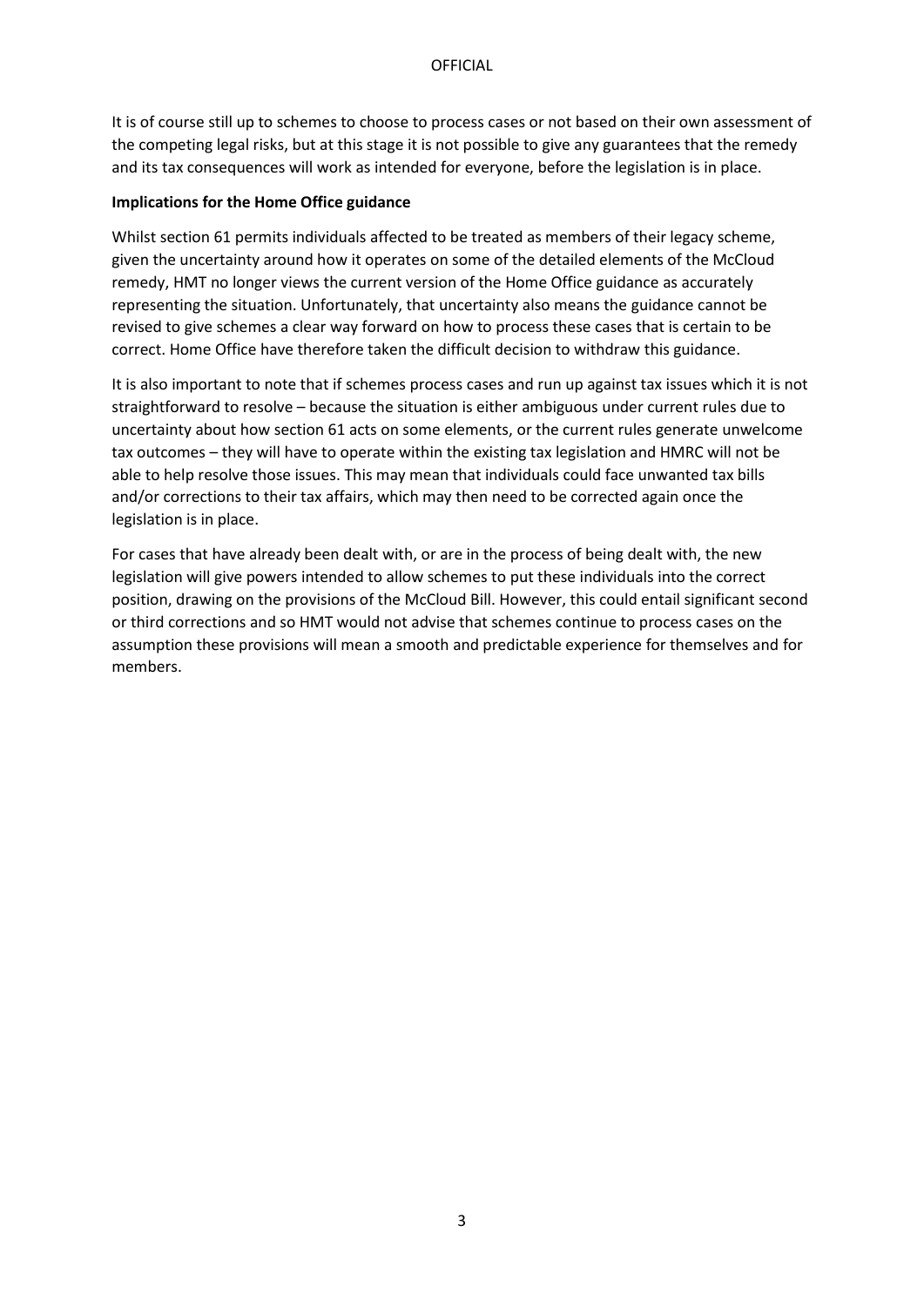

**Ben Selby – Executive Council Member**

**Fire Brigades Union** Region 6 – East Midlands 19 Musters Road West Bridgford **Nottingham** NG2 7PP

ben.selby@fbu.org.uk

**Sent via email only**

[Cllr.michael.payne@nottscc.gov.uk](mailto:Cllr.michael.payne@nottscc.gov.uk)

28 March 2022

Dear Michael,

The Fire Brigades Union (FBU) attended a meeting of the Scheme Advisory Board on 9 December 2021, which included a representative from the Home Office. At that meeting the FBU were clear and direct that in our view the interventions from the Home Office were purposefully designed to 'scupper' the immediate detriment agreement because it does not want the FBU settling our immediate detriment cases ahead of any other public sector body.

The FBU is fighting a government that has demonstrated on numerous occasions that they simply do not care that our members are suffering pensions detriment. The FBU will continue to fight so that members do not have to wait until October 2023 to receive the pension that the court ruled that they should be paid, a pension they are entitled to receive now.

We will continue to meet with the LGA to see if these tax problems, which are not of the LGA's and FRAs making, can be avoided. But we have made it clear that, if necessary, we will commence further legal claims to achieve our aims. Preparation of the next round of test cases is already underway.

Dialogue between all parties involved in the MoU Framework (FBU, LGA and legal representatives) continues to resolve the problems created by Home Office withdrawing their guidance. The MoU Framework is still regarded as the quickest route to resolving immediate detriment cases.

The Home Office withdrawing their guidance does not alter the Fire Brigades Union stated position in relation to immediate detriment cases. Those cases must be resolved as previously directed by the courts, and if necessary, the union will take legal action against Fire and Rescue Authorities that refuse to do so.

As you are aware, the Fire Brigades Union has already taken legal action against Nottinghamshire Fire Authority for two immediate detriment cases. For the avoidance of doubt, the FBU will not hesitate to take further legal action should it be required to secure the pensions that our members deserve in Nottinghamshire.

Local and national officials will continue to work with the Fire Authority to resolve these issues, through cooperation and understanding we can put an end to the discrimination that our members are still being subjected to.

I politely ask that you share this letter with all Fire Authority members in advance of your upcoming meeting.